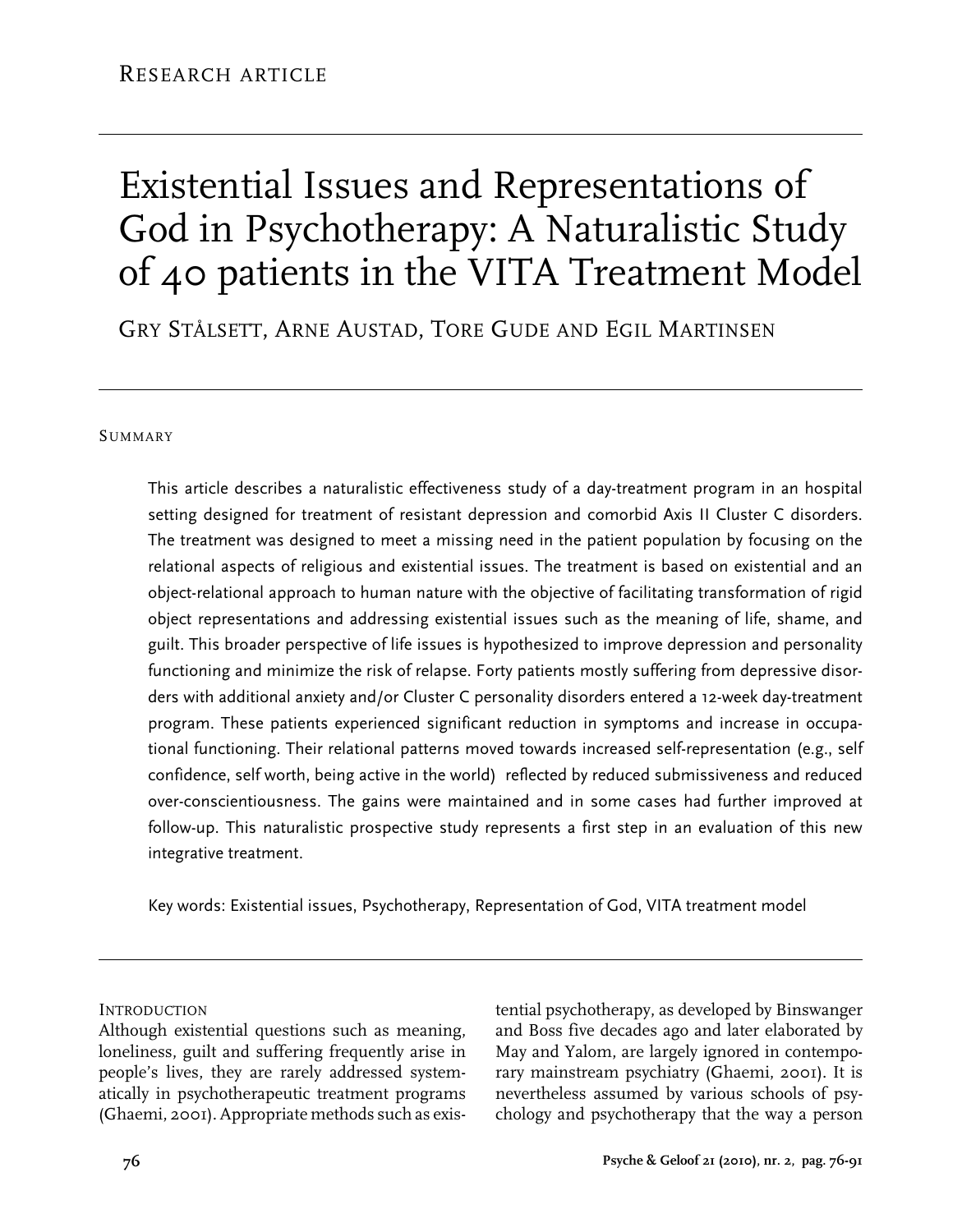Existential Issues and Representations of God in Psychotherapy

deals with religious and existential issues influences his or her sense of identity and perception of everyday relational psychosocial demands (Frankl, 1963; Yalom, 1980, Kernberg, 2000).

Psychotherapists seldom address the psychological function of religion, although it is documented that a large proportion of clients report that religious belief is an important part of their life (Bergin, 1991; Baker, 2000). In a culture where God is an important concept, people will have an emotional and dynamic perception of God as an 'issue', irrespective of whether they confess to be believers or not (Lukoff, Lu & Turner, 1992; Rizzuto, 1979). Addressing existential and religious issues in psychotherapy, as a part of a more culturally sensitive and advanced differential diagnostic evaluation, is increasingly and strongly advocated (e.g., Miller, 1999, Milstein, Midlarsky, Link, Raue & Bruce 2000; Richards & Bergin 2000, 2005; Dowd & Neilson, 2006). The significance of existential crises and religious content in affect-laden cognition and the impact of these matters on the development of psychopathology have been overlooked in research on psychiatric disorders. Recent studies indicate the need for psychotherapists to become better equipped in this field (Pieper & Van Uden, 2000). This is particularly relevant regarding the increasing incidence of depression. In a study from the Harvard School of Public Health, depressive disorders, characterized by feelings of hopelessness and a loss of meaning in life, are expected to be the most frequently reported reasons for a reduced ability to work in the  $18-45$  year age group by 2020 (Murray  $&$  Lopez, 1996).

Schore (1994) argued that existing clinical paradigms should be revised to fit better the goal of facilitating structural changes in patients' relational patterns. Relational issues might well be central in both the aetiology and the perpetuation of chronic psychological distress such as depression (Zuckerman, 1999) and general anxiety disorder (Borkovec, Newman, Pinks & Lytle, 2002). Relational problems and subsequent symptom distress are held to have the same basic origin as personality disorders in an individual's learning history (Pretzer, 1994). In ongoing research and theoretical discussions on personality disorders (Parker, Hadzi-Pavlovic & Wilhelm, 2000),

Widiger (1998) argued that relational problems and subsequent symptom distress can be viewed as simply maladaptive extreme variants of common personality traits. A multi-axial system such as DSM is neutral with respect to the implications of causative relationships for specific conditions listed in Axis I and Axis II (Klerman, 1990). When planning treatment, therefore, the issues of comorbidity, substantial overlap, and the possibility that many disorders might share a common pathogenesis should be considered (Shea, Widiger, & Klein 1992; Kessler, Nelson, McGonagle, Liu, Swartz & Blazer, 1996).

In psychodynamic based approaches, it may be perceived that personality pathology underlies and drives symptoms, and is closely related to maladaptive dealing with affects and existential issues such as shame and guilt (Nathanson, 1992; Schore, 1994). Recent research into shame and depression (Gottschalk, 2001; Andrews, Qian, & Valentine, 2002; Epstein, 2001), guilt-related submissive behaviour (O'Connor, Berry, Weiss, Schweitzer & Sevier, 2000), and the influence of guilt on the severity of depression (Ghatavi, Nicolson, MacDonald, Osher & Levitt, 2002), calls for a greater emphasis on these issues in psychotherapy.

Efforts to develop better treatment programs for patients with depression, anxiety and social impairment should include strategies for intervention that minimize the chance of relapse. It is therefore logical to focus on existential and relational issues through methods which enhance wisdom by metareflection and thereby contribute to the patients' ability to cope with psychological distress (Hanna & Ottens, 1995). Furthermore, new models should provide a context for addressing maladaptive intrapsychic and interpersonal problems that are integrated into a active and focused treatment design, and contain planned use of specific concepts and principles in a focused, purposeful way for the population targeted (Cooper, 1995). Contemporary approaches emphasize that we have to match the optimal approach to appropriate candidate (Anchin, 2003), a statement which reflects Kiesler's (1966) programmatic 'specificity' statement for future psychotherapy research. This study's evaluation of a treatment to specifically address patients' exis-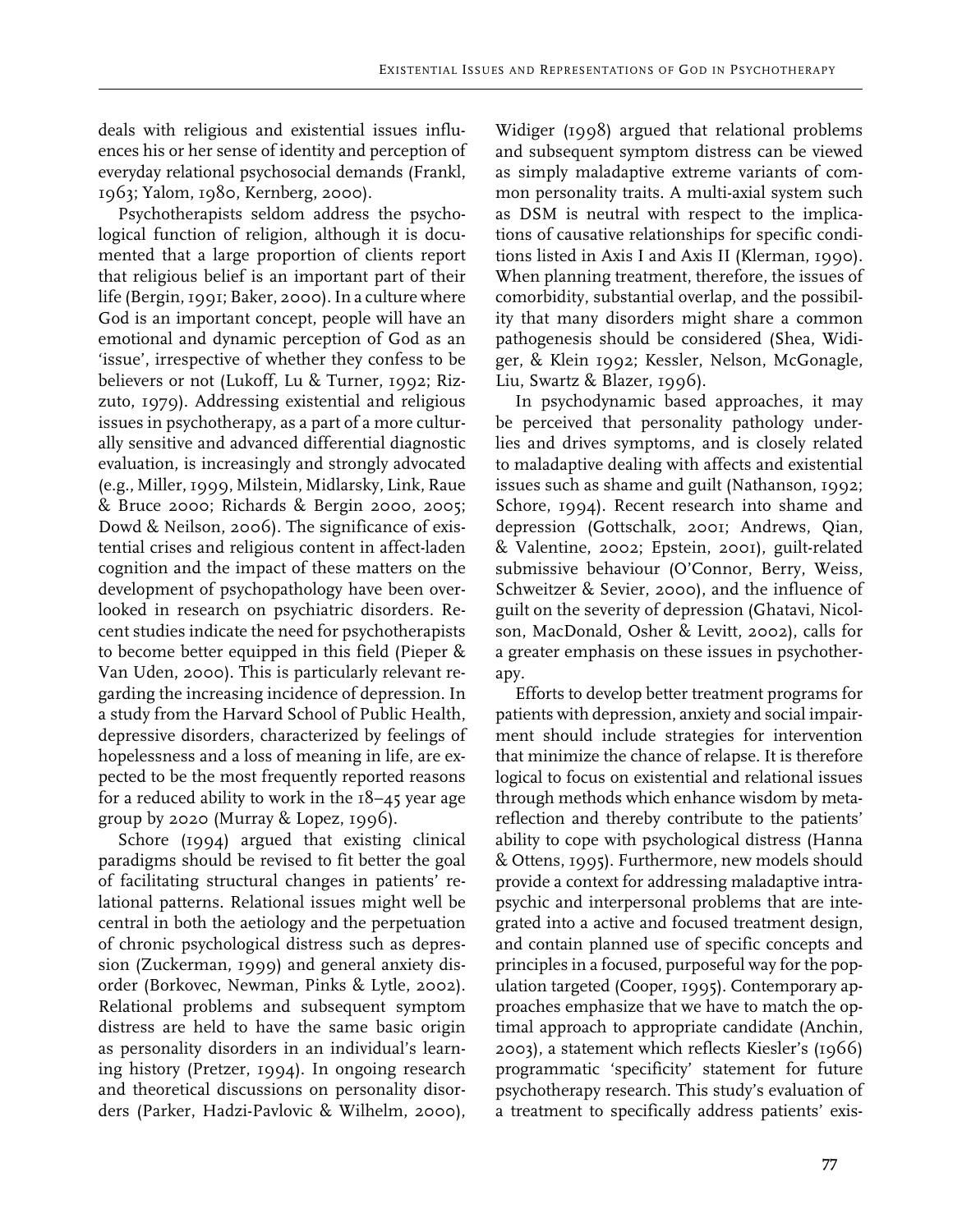tential problems is a direct attempt to address the call for treatment specificity.

# *Clinical experience*

Having worked for several years in Modum Bad, a national psychiatric hospital, we observed that certain patients who were struggling with existential and religious issues did not seem to benefit from the standard group treatment for inpatients. They tended to score moderately on symptom distress measures, but to report significant psychological pain in confronting existential themes (often termed 'existential pain'), and they were burdened by interpersonal problems associated with social impairment, submissive relational style and persistent occupational disability. Their life histories revealed a self-sacrificing tendency in everyday life, and a submissive, unassertive interpersonal style. Many were suffering from guilt, shame and a repressing and condemning superego containing representations of parents and God.

# *Theoretical background*

The existential approach focuses on underlying issues rather than on the symptoms themselves (Halling & Nill, 1989). Husserl (1936, 1970) used the term 'intersubjectivity' to indicate how, at a fundamental level, humans are at once separate and interconnected. In Binswanger's existential therapy, 'self' and 'world' are correlative concepts, and the impact of experiences in relationships may contribute to the development of psychopathology. From this perspective, we argue that healing (change) of maladaptive rigid structures of inner object world must proceed within relationships, and that groups should be acknowledged as an important agent in such healing.

This argument is in accordance with what is called Lewin's law: "it is easier to change individuals formed into a group than individuals who are alone" (Lewin, 1951). Leary (1957) saw the main motivation for the development of relational styles as the avoidance of the existential fear of abandonment and death. From this perspective, symptoms are external signs of unsuccessful adaptation to the emotional pain of rejection, fear of social disapproval, and low self-esteem. The existential psychologist May (1961) stated that ontological guilt has solitary effects on the personality, including increased interpersonal sensitivity. On the other hand, the experience of relationships with significant others can structure the psyche and develop relational patterns (Benjamin, 1993; Piper & Duncan, 1999). These dynamic processes are at the core of a common understanding in which the formative relational experiences are the main elements for the development reflected in different theoretical traditions such as: object-representations (Winnicott, 1971; Rizzuto, 1979), affect organizations (scripts) (Tomkins, 1987; Nathanson, 1992; Kernberg, 1990; Monsen, Eilertsen, Melgård & Ødegård, 1996), cognitive schemas (Young, 1990), and narrative key stories (Bruner, 1986, 1987; White & Epson, 1990; Spence, 1982).

The social construct of God (Lindeman, Pyysiäinen & Saariluoma, 2002) and the varieties of psychological representation of God in the individual may be regarded by some commentators as a forgotten subject in mainstream psychology. Recent developments in psychodynamic understanding, however, have to a certain extent changed this situation (Kernberg, 2000). Through clinical research and theoretical reflection inspired by Erikson (1959) and Winnicott (1971), Rizzuto (1979, 1993) has elaborated a theory of the formation of representations of God through the course of identity development. This understanding acknowledged the interplay between development of representations of self, parents and God, supported by several authors in the clinical psychology of religion (Meissner, 1984; Jones, 1991; Shafranske, 1992; Murken, 1998). Clinical research acknowledges the link between bad experiences with parents and the development of psychological illnesses (Parker, 1979). These relational experiences also influence the development of the psychological representation of God (Rizzuto, 1979). The psychological function of the representation of God may be either as a compensatory contrast or strengthening of a punishing inner voice of parents. The representation of parents and also of God are in empirical studies shown to play a role in the individual's object world, and should therefore be focused in therapeutic interventions (Tisdale et al., 1997). The individual might have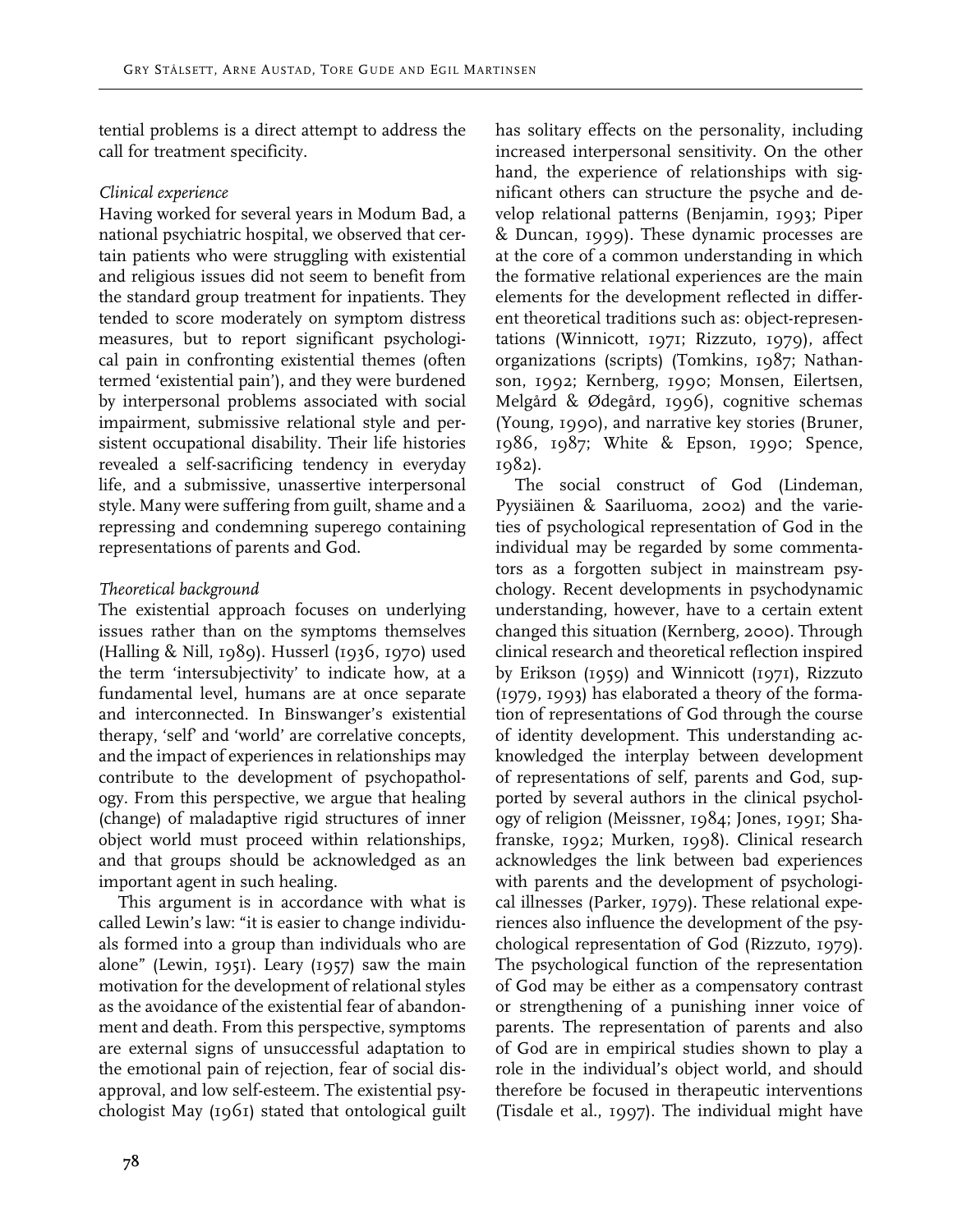concepts of God that differ from his or her inner representation of God. Early affective experiences, in the mirroring from primary caregivers and relational experiences in the different developmental phases (Erikson, 1963) influence the development of the inner representation of God.

For our purpose the understanding of the psychological function of the God representation, as a guiding concept in this treatment, includes fantasies, affects, projections, wishes, fears and defence (Rizzuto, 1979; Meissner, 1984; Jones, 1991). In the field of clinical psychology of religion a central therapeutic focus is to identify pathological aspects of a given belief system and the way it might have a deleterious effect on health, psychological well being, character structure or life adjustment (Meissner, 1996). Specific interventions were designed to work to foster the restructuring of the maladaptive organization of beliefs, meaningmaking and affects.

We map each client's religious history and also how each affect is organized in relation to their God representation. This provides enriched information of the client's inner dynamics. The goal is to uncover the psychological issues hidden when a religious presentation of a problem is given.

Theoretical developments suggest that individuals construct narratives or life stories to make sense of who they are and how they relate to others (Bruner, 1986). Negative memories can be targeted in narrative group therapy (White & Epston, 1990) by reframing and reinterpreting the past (Neimeyer, 1995), and by reconsidering conclusions about parents and self in highly sensitive people (Aron, 1996). This approach has provided new tools in psychotherapeutic practice and has expanded our understanding of human beings as creators of meaning, particularly in dealing with painful life events (Bruner, 1986, 1987) and the reasons that these meanings profoundly influence people's lives (Riskind, 1995).

The religious influence on moral standards involving high expectations of self and others, typically associated with a high degree of conscientiousness and submissive and unassertive behaviour, is also reflected in narrative approaches in pastoral care (Augsburger, 1979; Gerkin, 1984). Non-assertive relational strategies are often con-

sistent with a cultural interpretation of 'being for others' as a true expression of Christian love (Augsburger, 1979), which may also be adopted culturally by non-believers. Submissive behaviour is clinically associated with the repression of anger, which often contributes to the development of depression. Submissive behaviour is also more strongly associated with introversion and neuroticism than is assertive behaviour (Gilbert, 1994). Submissive behaviour may also be associated with persistent sick leave, relational problems and symptoms, factors that may also bring an individual to the edge of meaninglessness with shame, guilt and thoughts of death. These factors, especially shame, are viewed as strongly inhibiting natural spontaneity and self-representative behaviour (Nathanson, 1992). We therefore decided to develop a treatment program specifically addressing these inner representations and existential issues related to psychopathology. The model is developed by a psychologist (Gry Stålsett), a psychiatrist (Arne Austad) and a theologian (Leif Gunnar Engedal) and initially supervised and inspired by the work of Ana-Maria Rizzuto and Irvin Yalom (Stålsett, Engedal & Austad, 2010).

## *Research questions*

The purpose of the present study was to:

Investigate whether the levels of symptom-distress, interpersonal problems, occupational functioning, and use of medication would change during treatment, and whether this change would be consolidated during the follow-up period, as reflected in increased work performance.

Test our hypothesis that self-representativeness (i.e, self assertiveness) would develop during the treatment and follow-up period, as reflected by reductions in submissiveness and over-conscientiousness.

## Material and methods

#### *The model*

The VITA model integrates different theories and therapeutic interventions into a highly structured treatment plan, focusing on the combination of existential issues and representations of God from various angles. The purpose of the various elements during the program, (based on systematic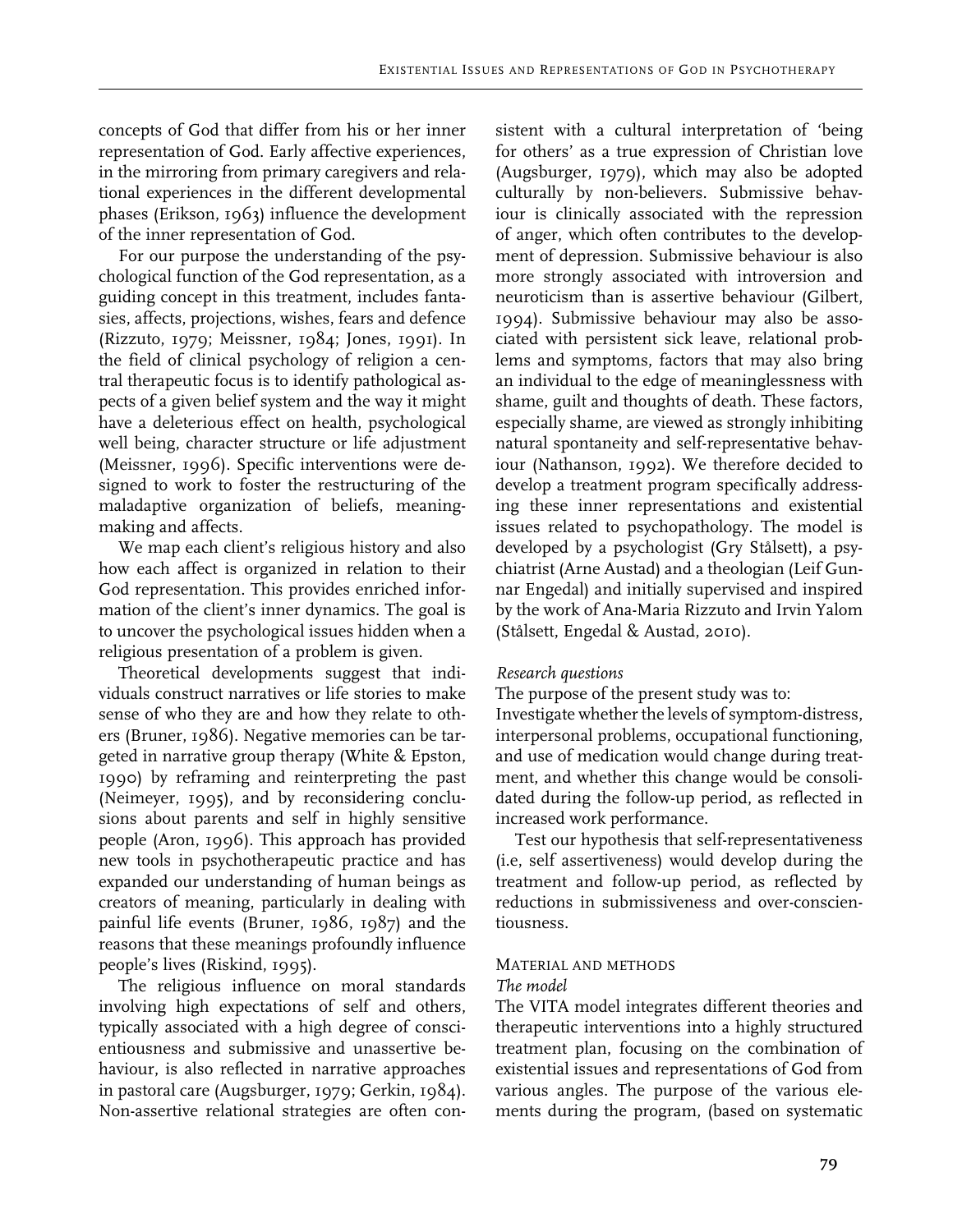weekly and monthly cycles of intervention) was to facilitate patients' capacity to lessen the rigidity of inner objects and to develop the capacity for metareflection of their own illness and relationship to significant others by fostering a psychotherapeutic culture of inquiry. Meta-reflection refers to the ability to take a birds-eye view of oneself from many different perspectives including one's affects, inner dynamics, past history, relationship roles – all in the context of one's shared humanity and ultimate concerns. This broad view of the self helps to reduce pathological shame and guilt, normalizes one's dilemmas and increases self compassion and thereby self assertion and selfrepresentativeness.

Therefore, in addition to its object-relational perspective, the model integrates existential, affective and narrative approaches. The narratives are understood as processes by which images of self, parents, and God are interactively created. The VITA model aims at facilitating a process of change in maladaptive object relations and relationship patterns through multiple, repetitive highly focused exercises.

## Theoretical foundation

The VITA day-treatment program integrates theoretical assumptions about the significance of emotional and existential issues related to the psychological representations of God. These are considered important maintaining factors in the patients' suffering. The treatment program was the same every week for all groups. The purpose of different elements during the weekly program was to facilitate patients' development of meta-reflection of their own illness and relations to significant others including God by fostering a psychotherapeutic culture of inquiry. The emotional activation of maladaptive object relations; self, mother, father and God in focused art therapy are the core elements of the program. Humans are viewed as creators of meaning, especially in dealing with painful life events. The aim was to help patients to discover how these meanings profoundly influenced their lives today.

The goals of the treatment were to facilitate a process of modifying rigid and destructive internal representations of parents and God. We aimed at

strengthening the patients' self representations, helping them to develop wisdom of metareflection, and facilitate changes in maladaptive relational patterns.

# Treatment program

The treatment was composed of highly structured psychotherapeutic programs of a carefully cho- $\overrightarrow{S}$  sen variety of groups conducted between 9 and 3 pm (e.g., psycho-educational groups, art therapy group, evaluation group, existential group, narrative group, affect group and psychodynamic relational group). Every morning started with meditation group for mindfulness training. For example, a short existential text from Dag Hammarskjold's book was read: "The longest journey is the journey inwards." This was followed by silent meditation, ending with the ringing of a bell. The working day ended with training to be aware of emotions as a kind of 'emotional weather-report' around the table (15 minutes), followed by a 15 minutes relaxation exercise.

# Psycho-education groups

Psycho-educative lectures introduce key elements in the treatment model. The patients gets lectures about therapy culture, 'a culture of inquiry', the intention behind the different parts of the program, and about affects. They learn about the two main ways of loosing contact with their feelings. One is 'deadening' the affect due to repetitive painful experiences (Monsen, 1996). The other is 'criminalization' of affects in the family and cultural/religious context (Follesø, 2003, 2005), where some feelings are experienced as 'forbidden' or not acceptable to express. The affects shame and guilt and other existential issues as basic trust, to belong, meaning, isolation, death, freedom are dealt with more in depth and different ways to write a life-story, a narrative, are introduced.

After these lectures the clients are asked to write narratives where they may use concepts introduced in the lessons.

# Art therapy

The art therapy functioned as a projective method for expressing unconscious inner representations of self, parents, and God. The purpose was to facili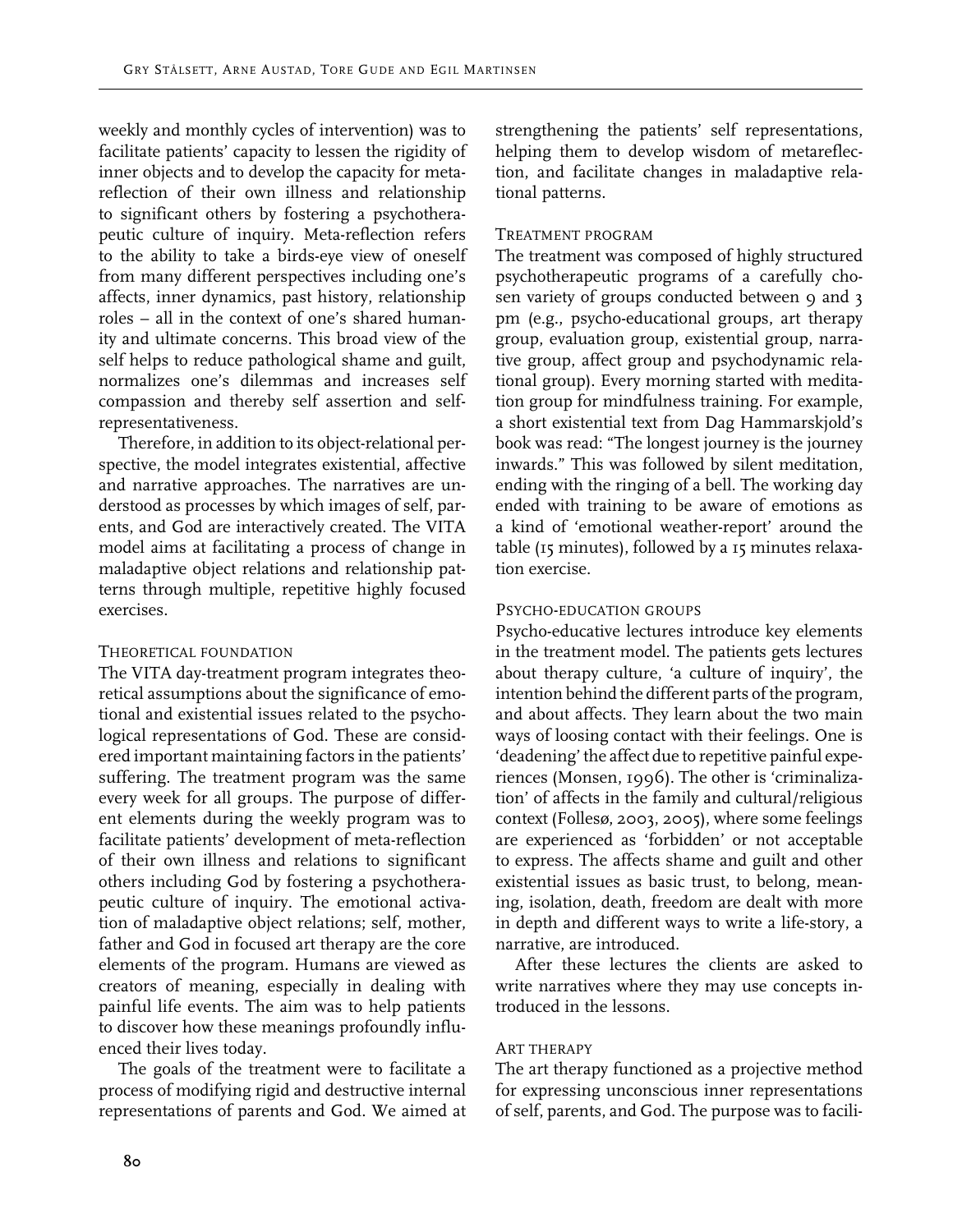tate structural changes of rigid images and develop awareness of and ability to express and contain strong emotions.

The weekly art therapy program offered during the three month treatment period, was organized in a monthly cycle in which patients painted their images of self, father, mother and God sequentially, once a week. Every painting session had the same short instruction: First week paint the self, next week father, then mother and at last God. This cycle was repeated three times. Each session lasted 90 minutes. The painting lasted 30 minutes, and then they had 7 minutes each to share what they had painted. The other group members were invited to comment on the picture if they wished to do so. The therapist noted what was said, and this was later written in the record together with a scanning of the picture. The art therapy evoked important emotional material to dynamic group therapy, writing of narratives, and existential reflection.

#### Evaluation group

Once a month during the treatment programme, each patient had half an hour evaluation with group members and staff. It is not formatted as a discussion but as a speaker/listener situation, similar to coaching, where the objective is not for the patients to engage in a (defensive) discussion, but to get feedback in order to reflect upon feedback provided. One quarter of the session was used by the patient to evaluate his or her process, and then the group members and staff gave feedback on progress and constructive critic.

#### Existential groups

To learn to contain and master feelings, the existential group session, which lasted for forty-five minutes at the end of the week played a key role. The session was structured in the sense that each patient had to identify the themes they had worked on during the last week. They were encouraged to develop a meta-perspective on the past week's central existential issues such as basic trust, shame, guilt, meaning of life, freedom and death. The intention was to gain a meta perspective or the bird's-eye view on the past week and the main existential issue they had dealt with. They were encouraged to try to differentiate between emotions and

existential issues, even though these often overlap.

#### Narrative groups

The narrative groups, arranged once a week, provided a more structured possibility to self-disclose, where they were provided with the opportunity to share their current concerns related to conclusions drawn about themselves and others from earlier life events and experiences. The same instructions were repeated every week: You have 10 minutes each to share a key story from your life. This narrative approach contributes in the transformational process of changing rigid images about parents, God and self. The patients write a narrative about their life three times during the treatment period, enclosing every cycle of painting of self, father, mother and God. The purpose is to capture and consolidate new aspects and nuances which develops in perceptions of their own life and conclusions about self during the treatment process.

#### Affect-awareness group

This group session is conducted in the end of every day. It's called 'the affect-weather report'. The goal is to increase the awareness of the affect in the actual moment and work on the ability to recognize and identify the affect. The aim here is to develop a more elaborated language for affects and be able to learn to contain and differentiate between one's own emotional states and others (e.g. if you feel anxious that other persons are critical to you, it does not necessarily mean that they are critical).

## Relational psychodynamic group processes

The psychodynamic-relational groups were conducted twice a week, and focused on affects and transference reactions towards the therapists and other group members. Patients were encouraged to explore the qualities and content of their emotions to understand and address other origins for the strong feelings which occurred (e.g., towards parents). The weekly individual session was mainly to foster work with individual processes in the group therapy. Patients were encouraged to write down their feelings and thoughts in a diary at the end of the day and share it during group sessions at daytime.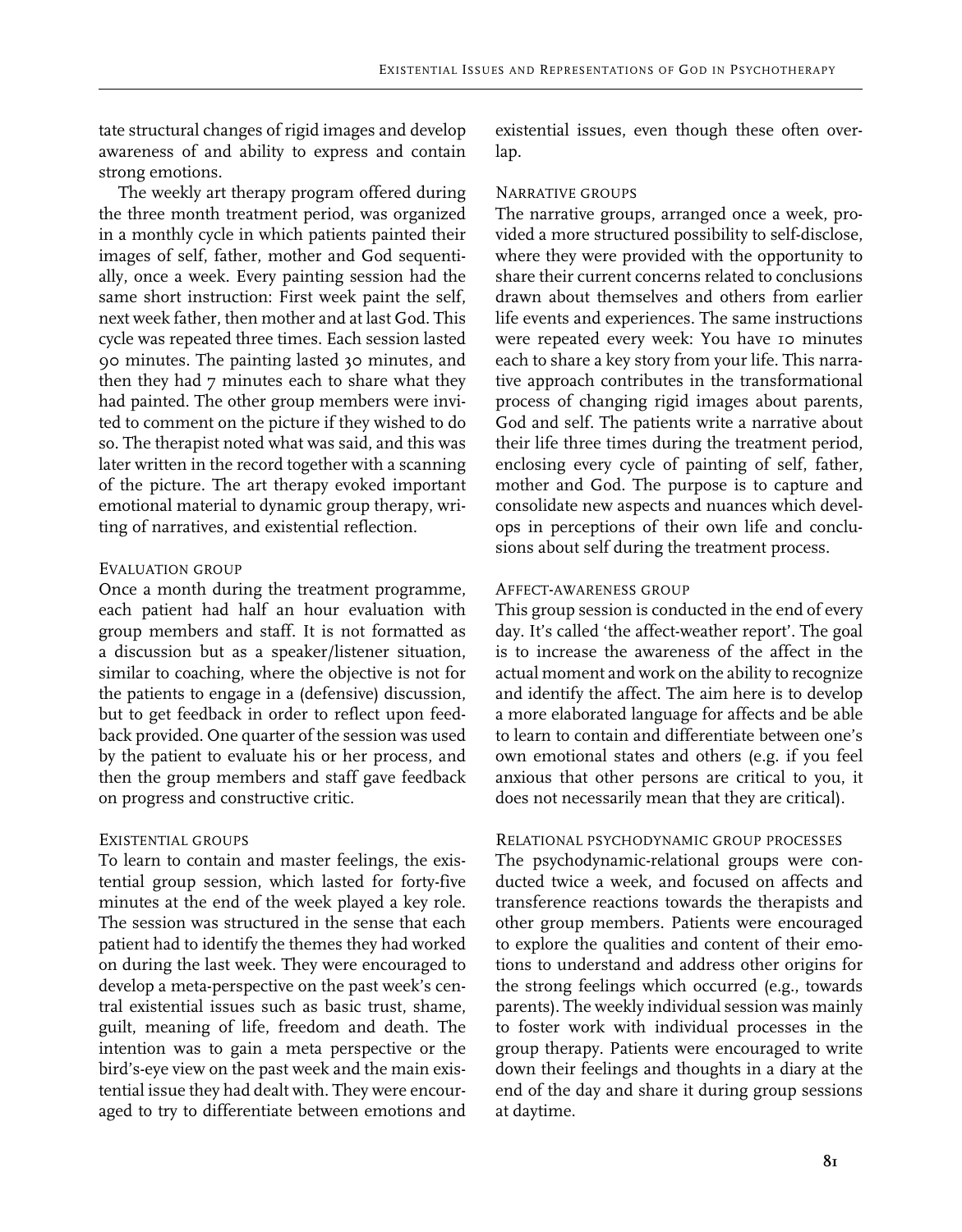An objective of the psychodynamic group session was to explore here-and-now experiences and affects in relation to past history, and to contact with more unconscious material connected to the inner object relations, in order to facilitate the integration of affects and insights that have evolved during treatment. Specifically, the aim is to facilitate transformation processes of rigid representations of self, parents and God into more flexible and mature representations.

#### *Sample*

Modum Bad is a psychiatric hospital that receives voluntarily-admitted patients from throughout Norway. Patients were selected from typical referrals to the hospital, who reported existential and relational problems as a core part of their chronic mental distress. The final selection came after a two-day pre-examination. Patients were excluded when symptoms were so severe that in depth psychotherapy was not indicated. The patients had to be able to contain their emotions from day to day and not be at significant risk of acting in a destructive manner. Each individual's affect organization was assessed by the semi-structured Affect Consciousness Interview (ACI) (Monsen et al., 1996) which has demonstrated adequate to excellent psychometric properties (Monsen et al., 1995). The ACI was used to map the degree of consciousness of, tolerance for both non-verbal and verbal expressions of nine affects (interest, joy, fear, anger, shame, sadness, jealousy, guilt, and tenderness). For the purpose of this study, the ACI was extended by the first author to include these affects also in relation to mother, father and God. Only patients with an affect organization related to God were evaluated as suitable for the VITA program, irrespective of their personal belief. The ACI has demonstrated good psychometric properties.

The contract between participating patients and the researchers included an affirmation of patients' motivation for group therapy and an agreement to collaborate on their existential and religious problems from a psychological perspective. The clinical evaluation included a diagnostic assessment as well as a belief history. Participants agreed to take part in follow-up investigations one year after discharge.

| durations ( $N = 40$ )             |      |      |
|------------------------------------|------|------|
| Gender and marital status          | N    | ℅    |
| Females                            | 20   | 50.0 |
| Single (vs. married or cohabitant) | 23   | 57.5 |
| Highest level of education         |      |      |
| School                             | 8    | 20.0 |
| College (high school)              | I7   | 42.5 |
| University                         | 15   | 37.5 |
| Previous psychiatric treatment     |      |      |
| Inpatient                          | 7    | 17.5 |
| Outpatient                         | 35   | 87.5 |
| Pastoral care                      | 26   | 65.0 |
| Alternative treatment              | 23   | 57.5 |
| Durations (years)                  | Mean | SD   |
| Age                                | 43.3 | 9.7  |
| Mental disorder                    | II.Q | 8.6  |

**Table 1. Sociodemography and treatment/illness**

In the period from April 1999 to January 2001, five groups completed the 12-week program. All patients completed assessments at pre-treatment (T1), at post-treatment (T2), and at a one-year follow-up (T3), all conducted at the hospital. The sample consisted of 20 men and 20 women aged from 28 to 61, with a mean age of 43.3 years (Table 1).

Psychotherapy 4.5 4.3

Eighty percent of patients were educated beyond primary school (Table 1). Seventy-five percent were out of work due to long-term sick leave, and 50% were on medication (Table 3). Most patients had suffered from long-lasting distress, and the mean duration of their present disorder was 11.5 years. The majority had previously received treatment without success, with a mean duration of 4.5 years of previous therapy. More than a half had sought additional alternative treatment, and 65% had received pastoral care at some stage.

According to selection criteria, all patients had affect organizations involving the psychological representation of God; 17% did not report themselves as personal believers. One patient attended the program because she mourned her loss of belief in God. Another patient reported surprisingly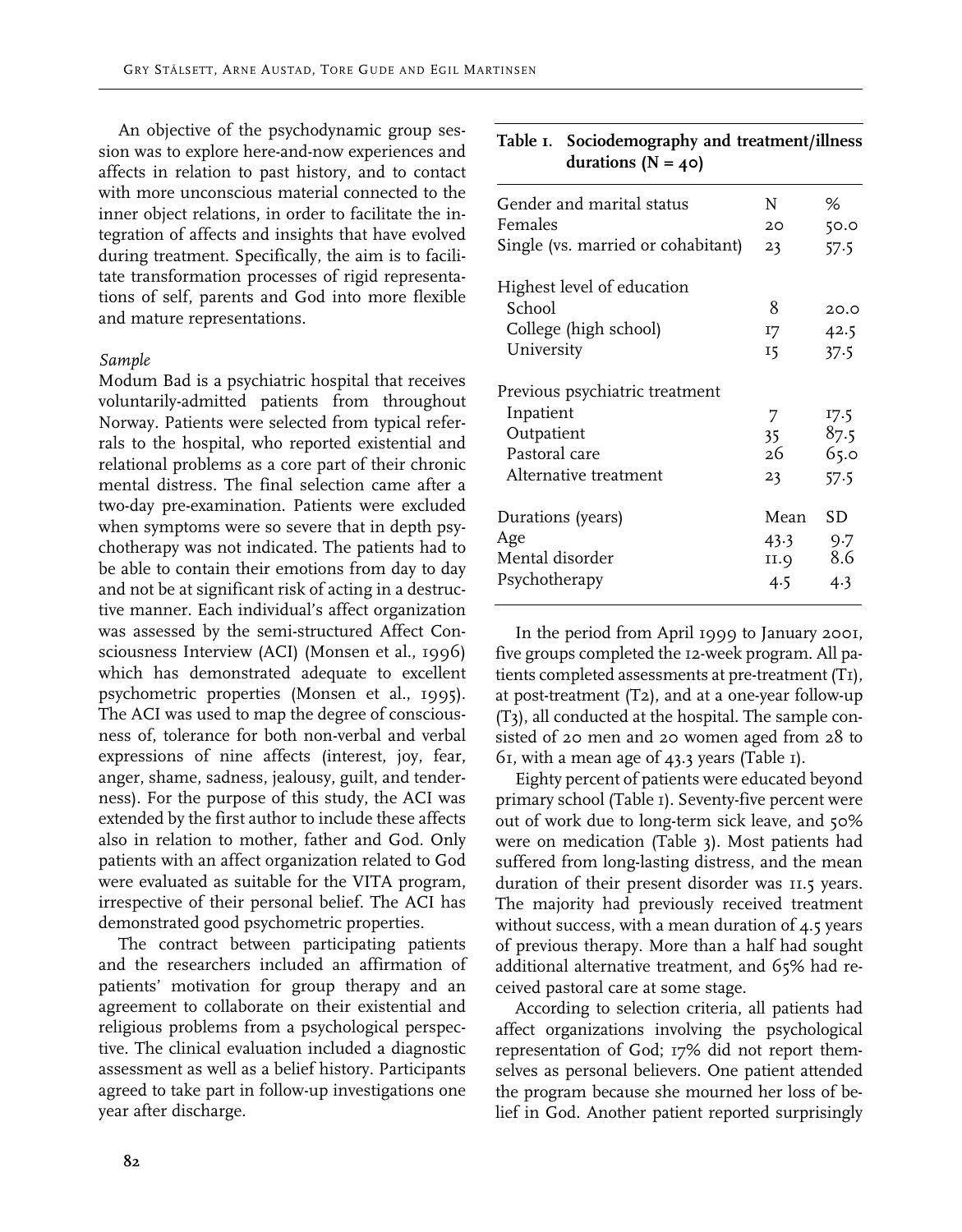strong affects of anger towards a God he did not believe in, but he was not conscious of anger in relation to any significant other. This was an important reason for him to attend this treatment program. Among the participants the affects of guilt and fear dominated, although joy and tenderness seemed to play a role in their attitude towards God. Some patients reported a lack of positive feelings towards their parents as a part of their emotional pain. The issue of shame was central, although many had according to ACI initial problems differentiating this state of affect from the other states of affect.

## *Assessment*

Both qualitative as well as quantitative measures were used. The qualitative measures included the content analysis of patients' narratives and paintings of self, mother, father and God in a weekly sequence. This analysis will be described in a later paper.

A diagnostic distribution is set out in Table 2. DSM-IV diagnoses on Axis I were made by consensus between the first author, who had been involved in the treatment of all the patients, and the last author, an experienced psychiatrist, who reviewed the records and had the patients' scores on the rating scales available. Diagnoses on Axis II were obtained by using the Personality Disorders Questionnaire (PDQ-R) at the pre-examination (Table 2). This is a self-report instrument that screens personality disorders with high sensitivity but a moderate specificity based on the same

|                                | $\rm{Ti}$               |      |                | T <sub>3</sub> |
|--------------------------------|-------------------------|------|----------------|----------------|
|                                | Pre-treatment           |      |                | Follow-up*     |
| Axis I disorders               | N                       | %    | N              | %              |
| Major depression, recurrent    | 33                      | 82.5 |                |                |
| Bipolar disorder               | $\mathbf I$             | 2.5  |                |                |
| Dysthymic disorder             | I4                      | 35.0 |                |                |
| Panic disorder                 | 7                       | 17.5 |                |                |
| Social phobia                  | 6                       | 15.0 |                |                |
| Agoraphobia                    | 4                       | 10.0 |                |                |
| Generalized anxiety disorder   | 9                       | 22.5 |                |                |
| Post-traumatic stress disorder | I                       | 2.5  |                |                |
| Dissociation disorder          | 1                       | 2.5  |                |                |
| Pain disorder                  | I                       | 2.5  |                |                |
| PDQ personality disorders      |                         |      |                |                |
| Avoidant                       | 22                      | 55.0 | 16             |                |
| Dependent                      | 6                       | 15.0 |                | 7.5            |
| Obsessive compulsive           | 18                      | 45.0 | $\frac{3}{8}$  | $20.0**$       |
| Passive aggressive             | 4                       | IO;O | $\circ$        |                |
| Borderline                     | $\mathfrak{Z}$          | 7.5  | $\overline{a}$ |                |
| Schizoid                       | $\overline{\mathbf{3}}$ | 7.5  | $\circ$        |                |
| Schizotypical                  | $\overline{\mathbf{3}}$ | 7.5  | 1              | 5.0            |
| Paranoid                       | $\overline{\mathbf{3}}$ | 7.5  | $\overline{a}$ | O.O            |
| Histrionic                     | $\circ$                 | I.O  | O              | O.O            |
| Narcissistic                   | $\circ$                 | O.O  | $\circ$        | 47.5           |
| Depressive                     | 29                      | 72.5 | 19             | 20.0           |

## **Table 2. Distribution of AXIS I and AXIS II Disorders**

\* Axis I testing was not conducted at 1 year followup.

 $**$  = Pearson chi-square, P<.05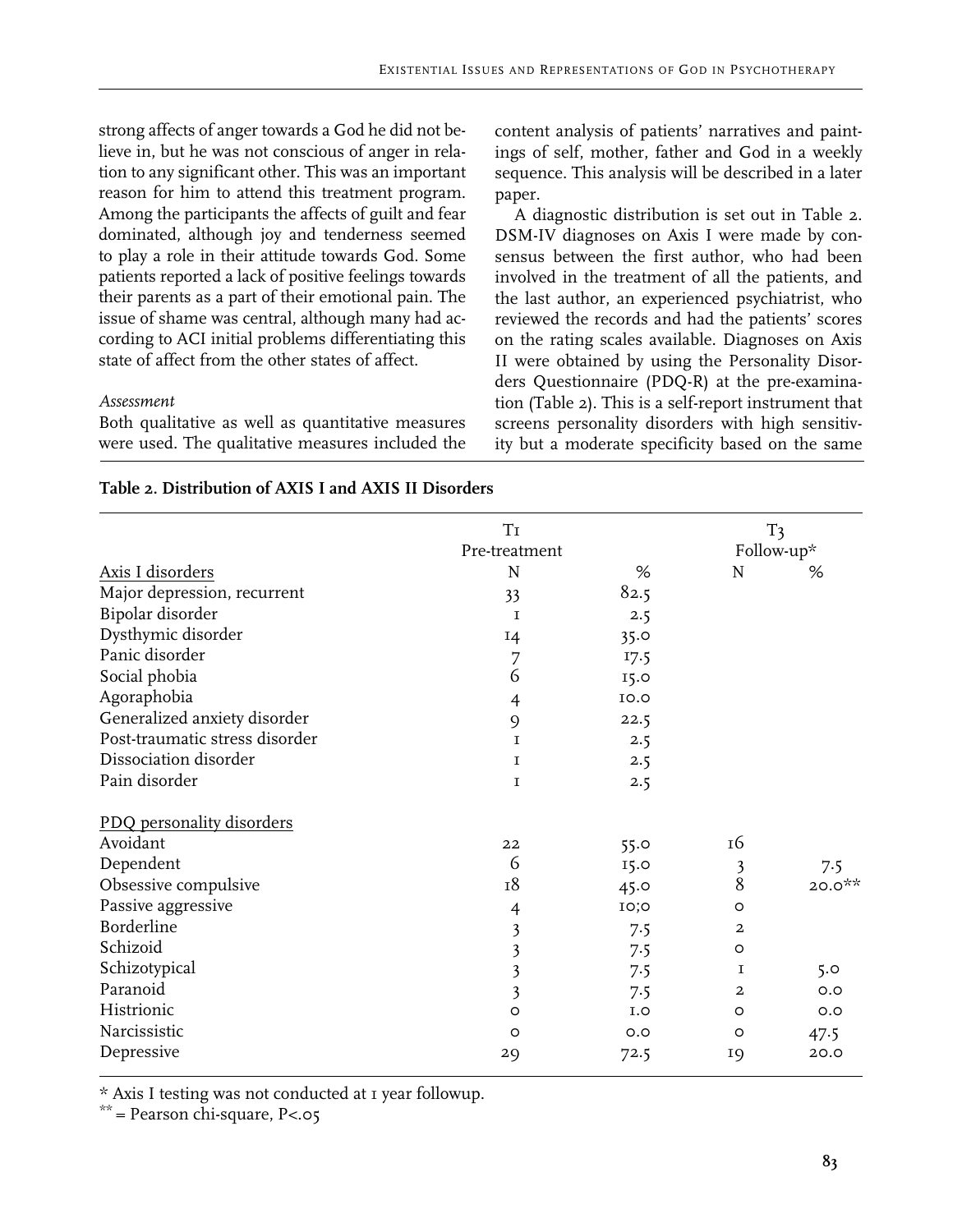categories and containing the same items as the SCID-II interview (Hyler, Rieder, Williams & Spitzer, 1987).

The following instruments were administered at T1, at T2, and T3. The Symptom Checklist 90 (SCL-90) is a psychometrically-sound symptom scale (Derogatis, Lipman & Covi, 1973) that contains 90 items scored on a Likert scale from 0 ('not at all') to  $\mu$  ('extremely'). The mean score is labelled Global Symptom Index (GSI).

The Beck Depression Inventory (BDI) (Beck, Steer & Garbin, 1988) is a widely-used and validated self-reporting instrument for assessing the severity of depression.

The Inventory of Interpersonal Problems (IIP-48) (Gude, Moum, Kaldestad & Friis, 2000) is a self-report instrument with a three-dimensional structure and both theoretically appealing and

statistically robust dimensions. It was developed from the original 127 items (Horowitz, Rosenberg, Baer, Ureno & Villasenor, 1988) and validated on a Cluster C sample (Gude et al., 2000). The dimensions are assertiveness, submissive/dominant), sociability (avoiding/intrusive), and interpersonal sensitivity (neglecting/over-conscientious). Owing to the particular characteristics of the sample, the bipolar dimensions of the IIP were calculated as separate scales.

## *Statistics*

Data were analysed using SPSS version 10.0. Chisquare and paired t-tests were used in the statistical analyses. The effect sizes were calculated (M pre-treatment, –M post-treatment/SD pre-treatment and M pre-treatment, –M follow-up/SD pretest).

|                                                                                                                          | T <sub>I</sub> (pre-<br>treatment) |                                                                             | $T_2$ (post-<br>treatment) |                                                                                              | T3 (one-year<br>follow-up) |                                                                                 | Change<br>$Ti-T2$                                                                             |                                                      | Change<br>$T_{I}-T_{3}$                                                                      |                                              |
|--------------------------------------------------------------------------------------------------------------------------|------------------------------------|-----------------------------------------------------------------------------|----------------------------|----------------------------------------------------------------------------------------------|----------------------------|---------------------------------------------------------------------------------|-----------------------------------------------------------------------------------------------|------------------------------------------------------|----------------------------------------------------------------------------------------------|----------------------------------------------|
|                                                                                                                          | Mean                               | <b>SD</b>                                                                   | Mean                       | <b>SD</b>                                                                                    | Mean                       | SD                                                                              | t-value                                                                                       | ES                                                   | t-value                                                                                      | ES.                                          |
| SCL-90-R, GSI<br><b>BDI</b>                                                                                              | 10.70                              | I.2I 0.50<br>8.67                                                           | 0.75                       | O.47<br>II.50 7.96                                                                           | 0.59                       | 0.4I<br>$9.05$ 7.56                                                             | $6.50***$<br>$6.35***$                                                                        | 0.92<br>0.95                                         | $7.46***$<br>$7.18***$                                                                       | 1.24<br>I.23                                 |
| IIP-48 $\sqrt$<br>Global score<br>Domineering<br>Submissive<br>Intrusive<br>Avoidant<br>Over-conscientious<br>Neglecting | 2.44<br>1.11<br>1.57<br>2.42       | $1.58$ 0.59<br>$0.93$ 0.71<br>0.75<br>0.76<br>0.85<br>I.OI<br>$0.98$ $0.82$ | 1.99                       | 1.26 $0.69$<br>$0.76$ 0.62<br>I.OI<br>$0.96$ 0.80<br>$1.18$ 0.68<br>I.99 I.04<br>$0.67$ 0.70 | 0.75<br>1.06<br>0.55       | 1.07 $0.66$<br>$0.59$ 0.57<br>$1.85$ 0.98<br>.66<br>I.OI<br>$1.64$ 0.97<br>0.56 | 4.09 <sup>***</sup><br>$2.21*$<br>$2.90***$<br>$1.41*$<br>$4.27***$<br>$3.73***$<br>$3.52***$ | 0.54<br>0.24<br>0.60<br>0.20<br>0.46<br>0.43<br>0.38 | $5.99***$<br>$3.63***$<br>$3.99***$<br>$3.46***$<br>$4.34***$ 0.60<br>$6.52***$<br>$4.41***$ | 1.27<br>0.45<br>0.79<br>0.47<br>0.77<br>0.53 |

# **Table 3. Change in symptoms and interpersonal problems**

 $*p < .05 **p < .01 **p < .001$ 

 $ES = pre/post$  effect size,  $SCL-90-R$ ,  $GSI = Global$  symptom index of the Symptom Checklist 90, as revised; BDI = Beck Depression Inventory; IIP- $48 = 48$ -item version of the Inventory of Interpersonal Problems

§ In this paper we used Gude et al's (2000) terminology for the IIP subscales. However each scale corresponds to the original IIP scale (Horowitz et al, 1988) named as follows: Domineering (Hard to Submit), Submissiveness (Hard to Assert), Intrusive (Too Controlling), Avoidant (Hard to be Social), Over-conscientious (Too Responsible), Neglecting (Hard to be Intimate).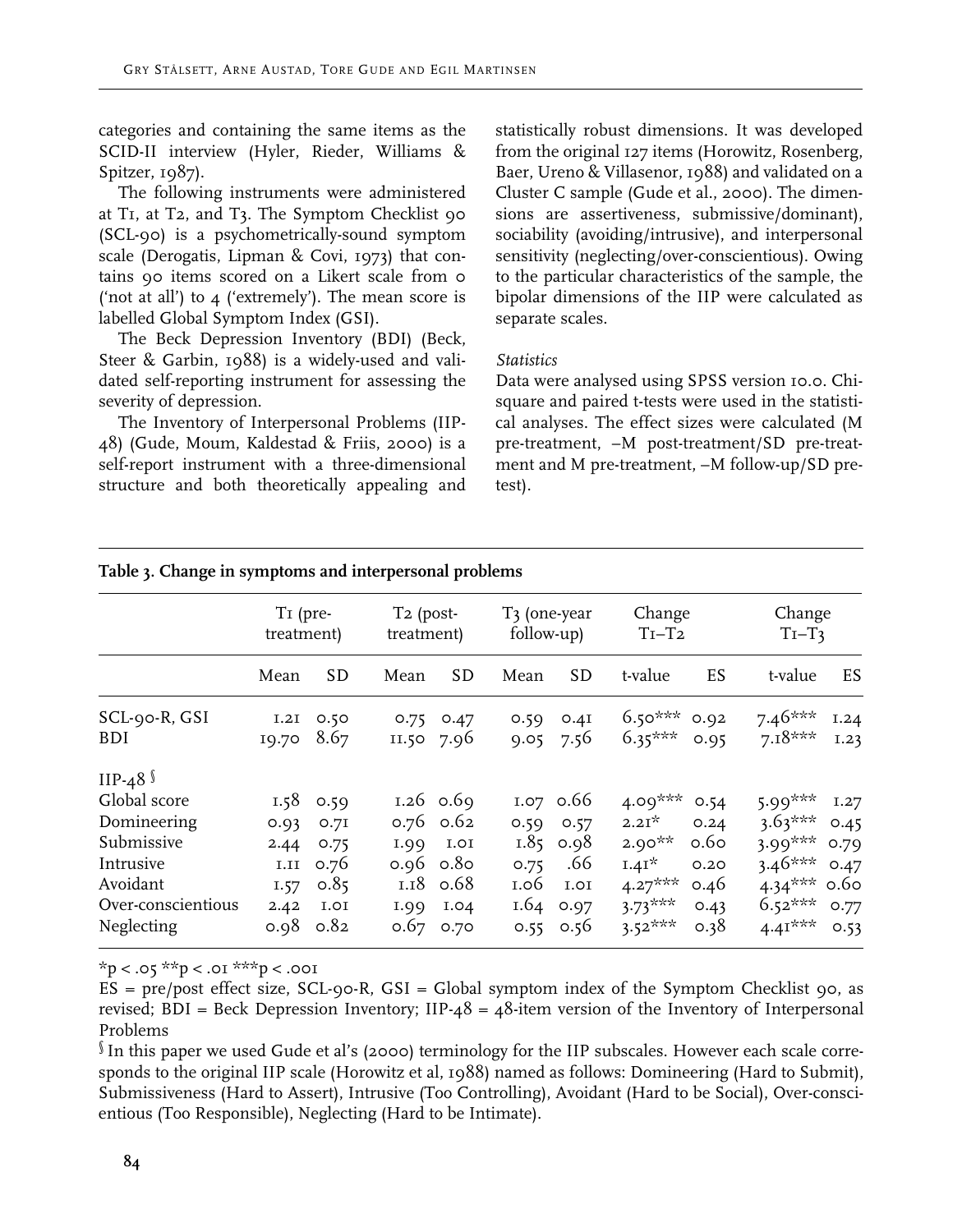# **RESULTS**

## *Symptom distress*

There was a significant reduction in GSI and BDI during treatment (p < .001). During the follow-up period, there were further non-significant reductions in mean scores on both scales (Table 4). The effect sizes were 1.24 for GSI and 1.23 for BDI for the whole course from T1–T3.

# *Interpersonal problems, capacity to work, and medication*

Mean global IIP-scores were also statistically reduced during the treatment and the follow-up periods. The effect size from pre-treatment to oneyear follow-up  $(T_I-T_3)$  was 1.27, and for the treatment period (T1-T2) was 0.54 (Table 3). The change in submissive behaviour was significant for both T1–T2 and T1–T3, with effect sizes of 0.60 and 0.79, respectively. The level of over-conscientiousness was also significantly reduced in both periods  $(TI-T2$  and  $TI-T3$ ), with effect sizes 0.43 and 0.77, respectively). Only 25% of patients were in paid work at admission, and 90% at one-year follow-up (T3). At pre-treatment (T1), 77% used medication (mostly antidepressants), compared with only 22% at one-year follow-up (T3) (Table 4).

# *Personality*

While 45.0% of patients met the PDQ criteria for obsessive-compulsive personality disorder at pretreatment, only 20.0% fulfilled the criteria at follow-up. A similar pattern was observed for depressive personality disorder (in concordance with the former DSM diagnostic system), which was reduced from 72.5% at T1 to 20.0% at T3. Avoidant personality disorder was reduced from 55.0% to 37.0% at follow-up. For other results, see Table 2.

# *Discussion*

Our main finding, confirming our hypothesis, was that the patients became increasingly more 'selfrepresentative', as defined here by decrease in submissiveness and over-conscientiousness, during the whole course with a parallel reduction in symptom-distress (to sub-clinical levels). The change in relational patterns (IIP-subscales), particularly the reduction in over-conscientiousness, correlated significantly with the reduction in depression (BDI) (Table 4). The improvements continued during the follow-up period.

The patients reported a significant clinical change in their initial existential problems, as well as in their levels of symptom-distress and relational

|                         | Pre-treatment |      | Follow-up | $\overline{a}$ |          |
|-------------------------|---------------|------|-----------|----------------|----------|
|                         | N             | %    | N         | %              |          |
| Occupation              |               |      |           |                |          |
| Employed                | <b>IO.O</b>   | 25.0 | 36.0      | 0.00           | $34.58*$ |
| On sick leave           | 27.0          | 67.5 | 3.0       | 7.5            |          |
| On disability pension   | 3.0           | 7.5  | I.O       | 2.5            |          |
| Medication <sup>1</sup> |               |      |           |                |          |
| Antidepressants         | 16.0          | 42.1 | 3.0       | 7.9            | II.67*   |
| Benzodiazepines         | <b>IO.O</b>   | 25.0 | 2.0       | 5.0            |          |
| Analgesics              | 6.0           | 15.0 | 4.0       | <b>IO.O</b>    |          |
| No medication           | 20.0          | 50.0 | 37.0      | 92.5           |          |

#### **Table 4. Change in occupation and medication**

<sup>1</sup>Some patients used all categories of medication, so the percentage of those using no medication does not directly reflect the percentage.

 $*$  = Pearson chi-square  $p < .001$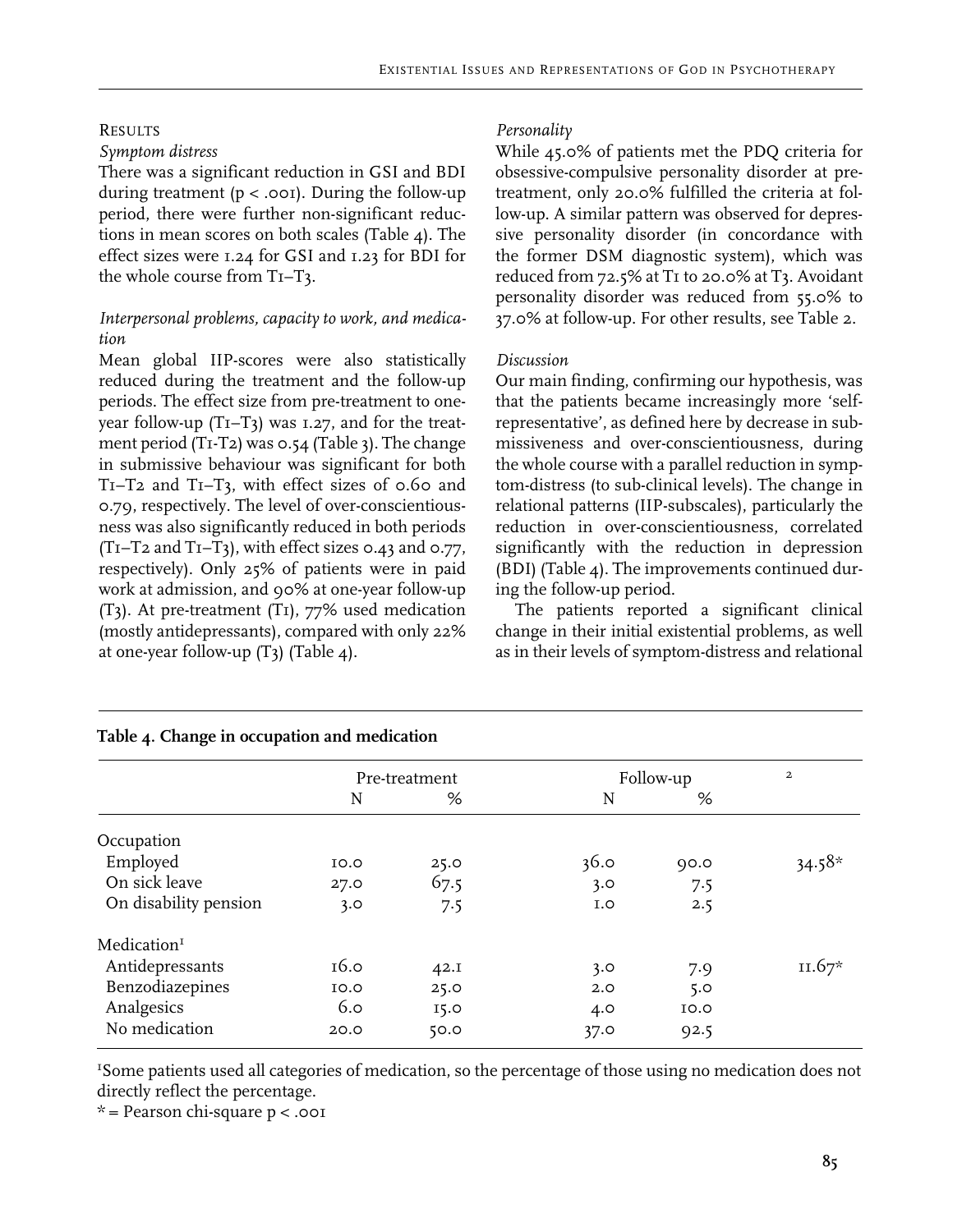problems. The combination of reduced submissiveness and over-conscientiousness was consistent with patients' personal reports one year after (at T3) and the clinical impression obtained by the staff, with an overall clinical improvement towards higher degrees of self-representation. The patients were not impaired in their everyday functioning to the same degree as before, as demonstrated by their increased participation in paid work. Despite the limited duration of the treatment program and the complicated intrapsychic and interpersonal problems involved, one year later there was either stability or further improvement on all assessments.

The reduction of symptoms (GSI, BDI) and the increased psychosocial functioning, as measured by employment status, are noteworthy, since symptoms and work as such were not explicit focuses of the treatment. These findings support the underlying assumption of the treatment program, namely that to regain psychic health it is of the utmost importance to come to terms both with existential and religious questions and with relationships with others. Our data suggest that if patients succeeded in resolving these issues, they would be better equipped to face the demands of life. The shift in the weekly program between attaining awareness of affects towards representation of parents and God, and developing meta-reflection in identifying existential issues, may have contributed to this stability of improvement. Metareflection as a term is also used in studies that demonstrates the importance of reducing relapse rates after treatment for depression (e.g. Teasdale, More, Hayhurst, Pope, Williams & Segal, 2002).

Several researchers have argued that the idea of focusing on single symptoms in treatment when comorbidity is present (i.e., comprising other Axis I disorders and personality disorder) is insufficient (Pretzer, 1994). In the present study, most patients had a diagnosis of depression at admission with comorbidity on both Axis I and Axis II. The symptom scores were moderate to low, considering their level of functioning and reported psychological pain. The fact that patients received psycho-education and daily training in reporting their emotions and achieving a meta-perspective, might have helped them both in identification of affects and in reducing the global impact on the

individual's ability to tolerate and regulate affects in a more healthier way.

Our results may indicate that working on affects such as shame and guilt connected to inner object-relations including God contributed to the reduction of submissiveness and over-conscientiousness. These results may also lend support to a hypothesis that working with these topics contributes to a reduction in the avoidant and obsessivecompulsive (Cluster C) personality traits. Other studies (Schaap-Jonker, Eureling-Bontekoe, Verhagen & Zock, 2002) show strong correlations with punitive God images, religious belief and the personality disorders mentioned above.

Patients diagnosed as having obsessive-compulsive personality disorders are characterized as relating to the world through their own strict standards. There is a logical connection between being overconscientious and being submissive. It may be the case that a treatment addressing rigidity in images of parents and God, and developing skills in metareflection, may have reduced patients' emotional and cognitive rigidity as well as a pathological degree of over-conscientiousness. One explanation of why personality measures were brought within normal range after treatment may be that Cluster-C personality traits are concomitants or sequelae of treatment-resistant depression as is also suggested in relation to major depression (Peselow, Sanfilipo & Fieve 1994). The change in scores on Cluster C personality traits at one-year follow-up (T3) may reflect the likelihood that the treatment has targeted both the depression, the core issues of the personality disorder, as well as the problematic relational patterns.

The presence of any Cluster C disorder is invariably associated with a poorer outcome in the treatment of symptom disorders (Shea, et al., 1990; Hardy, Barkham, Shapiro, Stiles, Rees & Reynolds, 1995; Gude & Vaglum, 2001). Against this background, it is interesting to note that the subjects in this sample who received VITA treatment that did not focus specifically on their symptoms experienced a reduction in symptoms along with a reduction in personality pathology and an improvement in relational problems. This highlights the question of whether the etiology of symptoms really differs from the sources which contribute to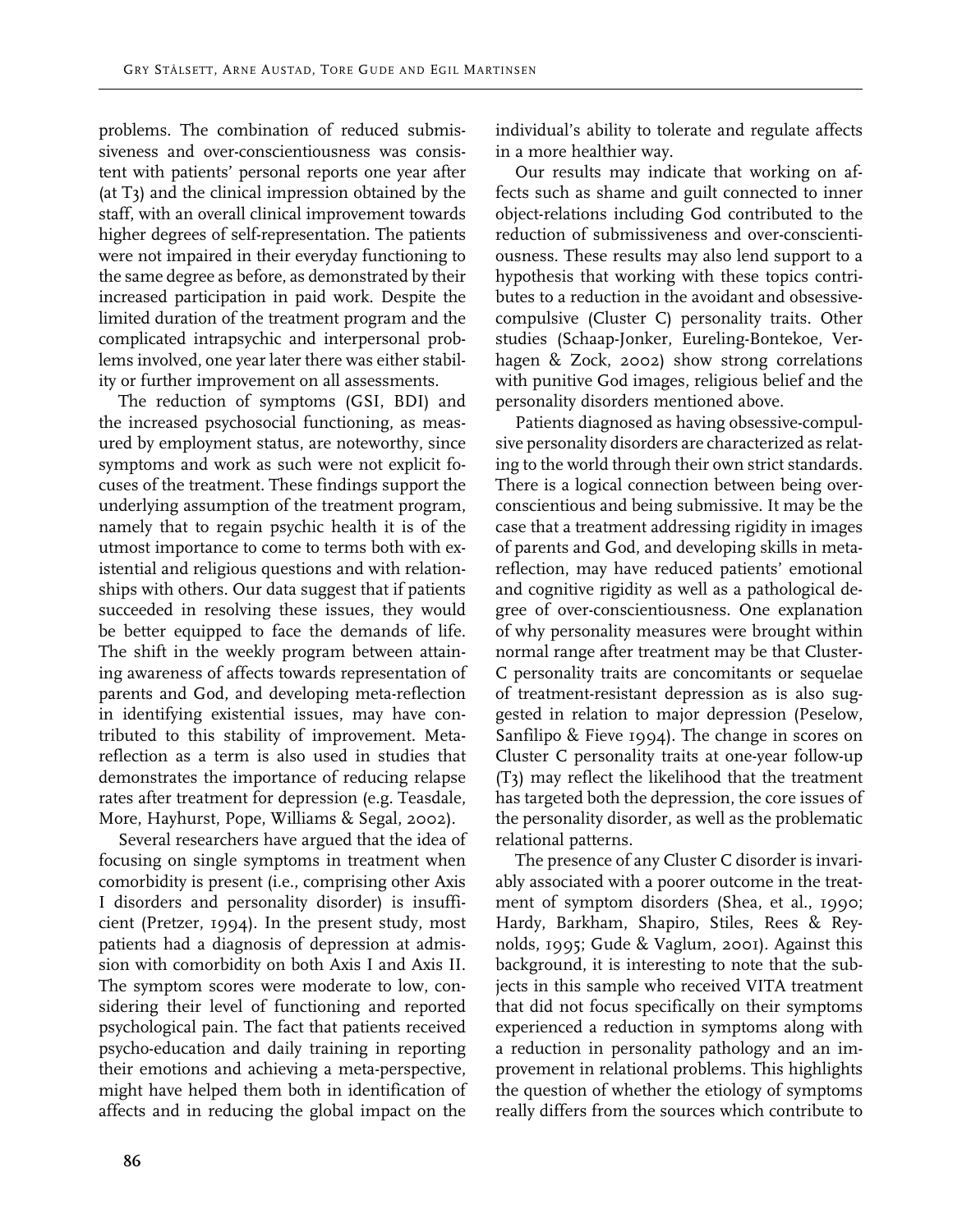the personality disorder as well as the unhealthy relational patterns. The fact that so many patients were able to return to work and reported a significant change in their everyday life after participating in this existential and affect-focused program should be considered as an important clinical effect that is not restricted to changes in symptoms alone. Even with only a one-year follow-up period, it is reasonable to consider that the treatment may have had significant social benefits including a reduced burden on the social security system (Foster & Mash, 1999).

The reduction in symptom-distress consolidated from pre-treatment to follow-up (T1–T3) may indicate that the treatment did not merely provide a short-term relief, or that the improvement was a result of natural recovery from depression over time, but rather a possible treatment effect. Both at discharge and follow-up, patients reported a high degree of matching between their presenting problems and their treatment focus. In addition, they reported satisfaction on working with inner object representations in art therapy. Patients particularly commented on the importance of the weekly and monthly repetitive cycle: i.e., the repetition of working on representations of self, mother, father and God three times (including writing their stories three times, each time from a different perspective). In this way patients had the opportunity to integrate new glimpses of memory, insights and affects into the representational inner world. They also reported having acquired useful knowledge and skills, particularly with respect to relational issues and tasks, which they continued to use after the completion of treatment. The improvement cannot be explained by the use of medication, because psychotropic medication was decreased during treatment, and most patients (78%) were off medication at follow-up. An important curative factor might be the development of a therapeutic group culture fostering patients' responsibility for taking care of their own healing process, as has been suggested by Lewin (1951), Yalom (1995) and Forsyth & Elliott (1999).

#### *Limitations*

The study has several limitations. A naturalistic design without a control group is better suited for

generating rather than testing hypotheses. Thus, the study does not demonstrate Level I proof, that of treatment effectiveness. However, the positive results merit further investigation of the VITA treatment model as an alternative to traditional forms of treatment for a group of patients with long-standing suffering. Another limitation is that improvement could be attributed to a 'vacation effect', i.e. the positive impact of being away from home in pleasant surroundings for 12 weeks. We obtained clear indications opposing such a view by patients' statements of perceived match between the treatment focus and recovery from their psychic distress. But in order to reject a 'vacationhypothesis', comparative research is necessary and is underway at our institution.

A further limitation is that the design does not allow us to conclude which elements have contributed the most to improvement. Also, the patients were highly selected, which may have contributed to the good outcome and which may reduce the generalizability of our results. Our selection procedures may also reduce the generalizability of our findings. However, there is a strong call in the field to design treatments to target the needs of specific patient populations, and this study is a beginning attempt to evaluate a treatment model that targets existential and religious issues in psychotherapy.

*Implications for clinical practice and further research* There is a need for comparison studies, and for testing the results in larger samples incorporating a control-group design, and for studying individual processes either in growth-curve studies or in single-case in-depth studies.

It would be interesting to obtain further empirical knowledge about how representations of God are related to the organization of affects, particularly guilt and shame, and the relevance of this for diagnostic and psychotherapeutic understanding. Both affective awareness and existential concerns merit further study as possible contributors to patients' improved health and functioning. The development of a language for affects and existential issues may have given the patients a feeling of self worth, seeing themselves as individuals among others who face the same basic issues of life.

Further exploration of the interplay between object-relations and images of God and self in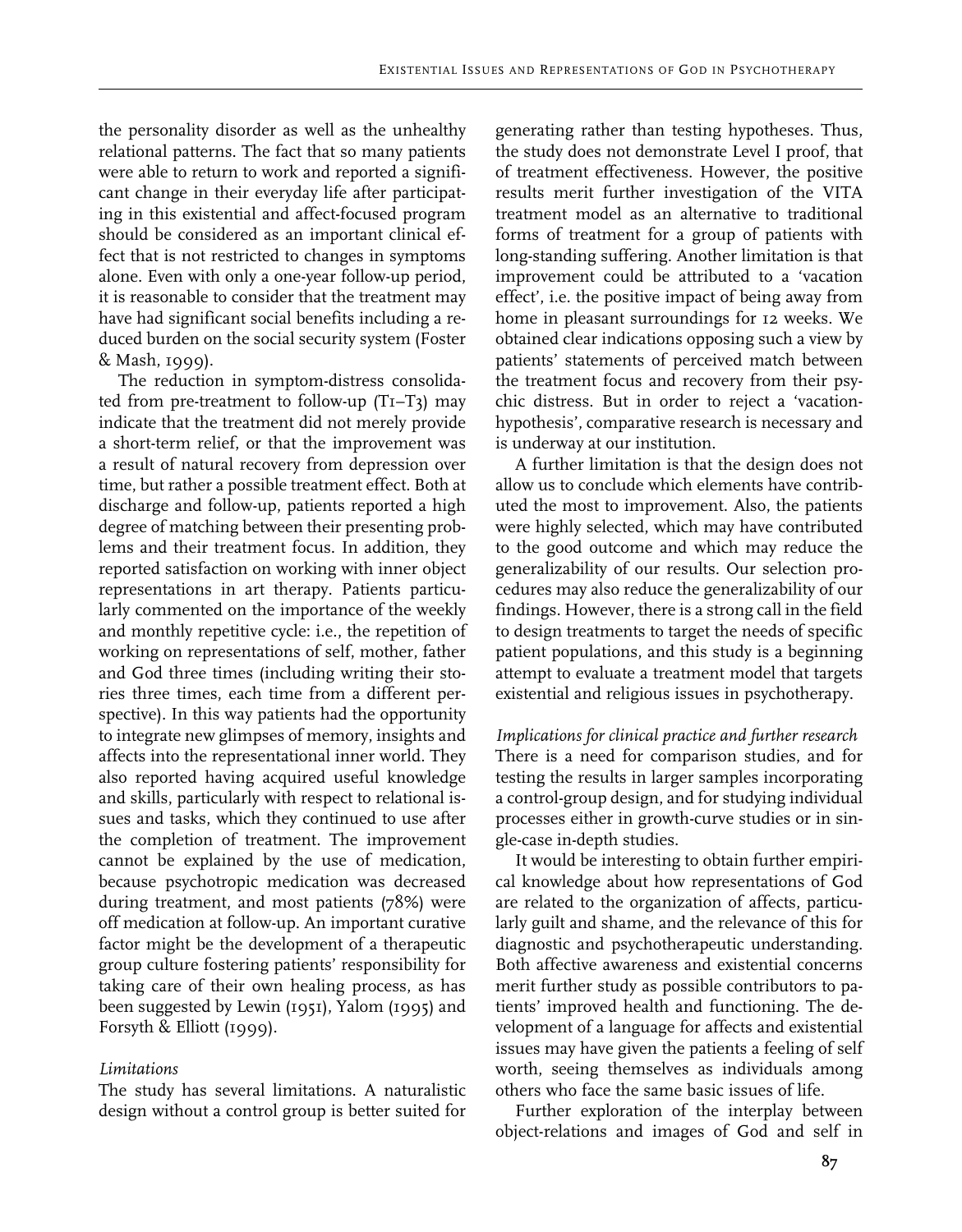different personality disorders is needed through single-case in-depth studies. It is of great importance to examine further how addressing underlying existential and religious issues, such as the psychological representation of God, might benefit health.

# **REFERENCES**

- Anchin, J.C. (2003). Integratively Oriented Brief psychotherapy: Historical Perspective and Contemporary Approaches. *Journal of Psychotherapy Approaches, 13,* 219-240.
- Andrews, B., M. Qian & J.D. Valentine (2002). Predicting Depressive Symptoms with a New measure of Shame: The Experience of Shame Scale. *British Journal of Clinical Psychology, 41,*  29–42.
- Aron, E. N. (1996). *The Highly Sensitive Person: How to Thrive when the World overwhelms you.*  New York: Broadway.
- Augsburger, D. W. (1979). *Anger and Assertiveness in Pastoral Care.* Philadelphia: Fortress Press.
- Baker, M. J. R. (2000). Religious Commitment and the Construal Sources of help for Emotional Problems. *British Journal for Medical Psychology, 73,* 289–301.
- Barkham, M. & G.E. Hardy (1994). The Structure, Validity and Clinical Relevance of the Inventory of Interpersonal Problems. *British Journal of Medical Psychology, 67*, 171-185.
- Beck, A.T., R.A. Steer & M.G. Garbin (1988). Psychometric Properties of the Beck Depression Inventory: Twenty-five Years of Evaluation. *Clinical Psychology Review, 8,* 77–100.
- Benjamin, L.S. (1993). *Interpersonal Diagnosis and the Treatment of Personality Disorders.* New York: Guilford Press.
- Bergin, A.E. (1991). Values and Religious Issues in Psychotherapy and Mental Health. *American Psychologist, 46,* 394–403.
- Borkovec, T.D., M.G. Newman, A.L. Pincus & R. Lytle (2002). A Component Analysis of Cognitive-Behavioural Therapy for Generalized Anxiety Disorder And the Role of Interpersonal Problems. *Journal of Consulting and Clinical Psychology, 70,* 288–298.
- Bruner, J. (1986). *Actual Minds, Possible Worlds.* Cambridge, MA: Harvard University Press.
- Bruner, J. (1987). Life as a Narrative. *Social Research, 54,* 11–32.
- Cooper, J. F. (1995). *A Primer of Brief Psychotherapy.* New York: Norton.
- Derogatis, L.R., R.S. Lipman & L. Covi (1973). The Scl-90: An Outpatient Psychiatric Rating Scale. *Psychopharmacology Bulletin, 9,* 13–28.
- Dowd, E. T. & S. Neilson (2006). *The Psychologies in Religion: Working with the Religious Client.* New York: Springer.
- Dutton, D.G., A. Starzomski & C. van Ginkel (1995). The Role of Shame and Guilt in the Intergenerational Transmission of Abusiveness. *Violence and Victims, 10,* 121–131.
- Epstein, R.S. (2001). The Role of Shame in understanding and Treating Depression. *Psychiatry, 64,* 212–24.
- Erikson, E. (1959). *Identity and the Life Cycle.* New York: International University Press.
- Follesø, G. S. (2003). Skam og skyld. In Trine Anstorp (Ed.), *Fra Skam til Verdighet.* Oslo: Universitetsforlaget.
- Follesø, G. S. (2005). *VITAmodellen. Eksistens og Følelser*. Psykologisk Tidsskrift NTNU pp. 72- 77.
- Forsyth, D.R. & T.R. Elliott (1999). Group Dynamics in the Development and Maintenance of Psychological Problems. In R.M. Kowalski & M.R. Leary (Eds.), *The Social Psychology of Emotional and Behavioural Problems: Interfaces of Social and Clinical Psychology* [pp. 339–361]. Washington, DC: American Psychological Association.
- Foster, S.L. & E.J. Mash (1999). Assessing Social Validity in Clinical Treatment Research: Issues and Procedures. *Journal of Consulting and Clinical Psychology, 67,* 308–319.
- Frankl, V. (1963). *Man's Search for Meaning.* New York: Washington Square Press.
- Ghaemi, N. S. (2001). Rediscovering Existential Psychotherapy: The Contribution of Ludwig Binswanger. *American Journal of Psychotherapy, 55,* 51–64.
- Gerkin, C.V. (1984). *The Living Human Document. Revisioning Pastoral Counseling in a Hermeneutical Mode.* Nashville. Abingdon Press.
- Ghatavi, K., R. Nicolson, C. MacDonald, S. Osher & A. Levitt (2002). Defining Guilt in Depression: A Comparison of Subjects with Major De-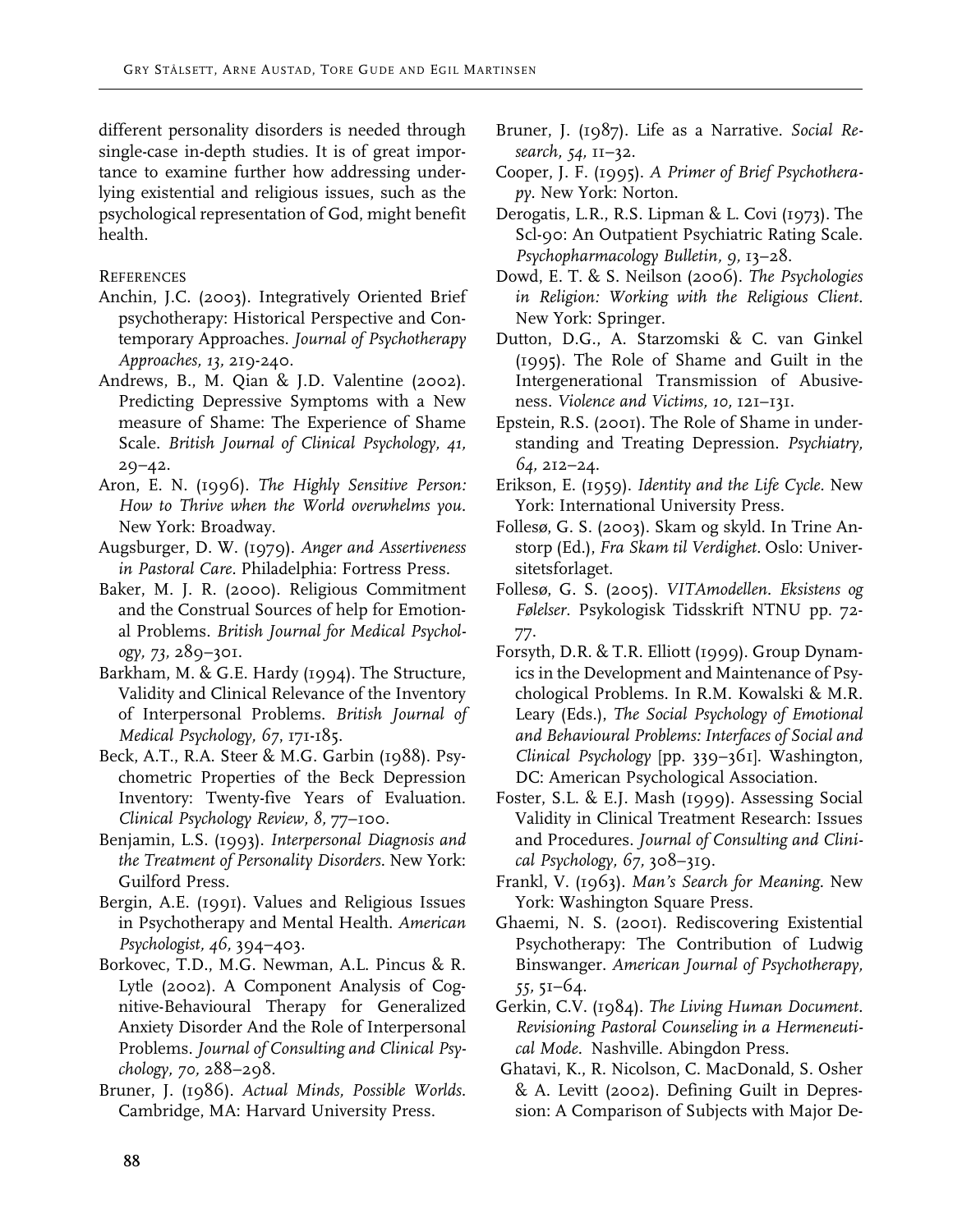pression, Chronic Medical Illness and Healthy Controls. *Journal of Affective Disorders, 68,* 307– 315.

- Gilbert, P. & S. Allan (1994). Assertiveness, Submissive Behaviour and Social Comparison. *British Journal of Clinical Psychology, 33,* 295– 306.
- Gottschalk, L.A. (2001). On Shame, Shame-Depression and other Depressions. *Psychiatry, 64 (3),* 225–227.
- Gude, T., T. Moum, E. Kaldestad & S. Friis (2000). Inventory of Interpersonal Problems: A Three-Dimensional Balanced and Scalable 48-item Version. *Journal of Personality Assessment, 74,* 296–310.
- Gude, T. & P. Vaglum (2001). One-Year Follow-Up of Patients with Cluster C Personality Disorders: a Prospective Study Comparing Patients with "Pure" and Comorbid Conditions within Cluster C, and "Pure" C with "Pure" Cluster A or B Conditions. *Journal of Personality Disorders, 15,* 216–228.
- Halling, S. & J.D. Nill (1989). Demystifying Psychopathology. In R.S. Valle & S. Halling (Eds.), *Existential-phenomenological Perspectives in Psychology* [pp. 179–192]. New York: Plenum.
- Hanna, F.J. & A.J. Ottens (1995). The Role of Wisdom in Psychotherapy. *Journal of Psychotherapy Integration, 5,* 195–219.
- Hardy, G.E., M. Barkham, D.A. Shapiro, W.B. Stiles, A. Rees & S. Reynolds (1995). Impact of Cluster C Personality Disorders on Outcomes of Contrasting Brief Psychotherapies for Depression. *Journal of Consulting Clinical Psychology, 63,* 997–1004.
- Horowitz, L.M., S.E. Rosenberg, B.A. Baer, G. Ureno & V.S. Villasenor (1988). Inventory of Interpersonal Problems: Psychometric Properties and Clinical Applications. *Journal of Consulting and Clinical Psychology, 56,* 885–892.
- Husserl, E. (1970). *The Crisis of European Sciences and Transcendental Phenomenology.* Evanston, IL: Northwestern University Press. (Original work published 1936).
- Hyler, S.E., R.O. Rieder, J.B.S. Williams & R.L. Spitzer (1987). *Personality Diagnostic Questionnaire (PDQ-R).* New York State Psychiatric Institute.
- Hyler, S.E., A.E. Skodol, H.D. Kellman, J.M. Oldham & L. Rosnick (1990). Validity of the Personality Diagnostic Questionnaire - Revised (PDQ-R): Comparison with two Structured Interviews. *American Journal of Psychiatry, 147,*  1043-1048*.*
- Jones, J.W. (1991). *Contemporary Psychoanalysis & Religion. Transference and Transcendence.* New Haven, CT: Yale University Press.
- Kernberg, O. (1990). New Perspectives in Psychoanalytic Affect Theory. In R. Plutchik and H. Kellerman (Eds.), *Emotion: Theory, Research, and Experience, 5* [pp. 115–131]. New York: Academic Press.
- Kernberg, O.F. (2000). Psychoanalytic Perspectives on the Religious Experience. *Journal of Psychotherapy, 54,* 453–476.
- Kessler, R.C., C.B. Nelson, K.A. McGonagle, J. Liu, M. Swartz & D.G. Blazer (1996). Comorbidity of DSM-III-R Major Depressive Disorder in the General Population: Results from US National Comorbidity Survey. *British Journal of Psychiatry, 168 (Suppl. 30)*, 17–30.
- Kiesler, D. J. (1966). Some Myths of Psychotherapy Research and the Search for a Paradigm. *Psychological Bulletin, 66,* 110-136.
- Klerman, G.L. (1990). Approaches to the Phenomena of Comorbidity. In J.D. Maser & R. S. Cloninger (Eds.), *Comorbidity of Mood and Anxiety Disorders* [pp. 13–37]. Washington, DC: American Psychiatric Press.
- Leary, T. (1957). *Interpersonal Diagnosis of Personality.* New York: Wiley.
- Lewin, K. (1951). *Field Theory in Social Science.* New York: Harper.
- Lewis, H.B. (1971). *Shame and Guilt in Neurosis.* New York: International Universities Press.
- Lindeman, M., I. Pyysiäinen & P. Saariluoma (2002). Representing God. Papers on Social Representations. *Textes sur le representations sociales, 11,* 1.1–1.13.
- Lukoff, D., F. Lu & R. Turner (1992). Toward a More Culturally Sensitive DSM-IV. Psychoreligious and Psychospiritual Problems. *Journal of Nervous and Mental Disease, 180,* 673–682.
- May, R. (1961). *Existential Psychology* (2nd ed.). New York: Random House.
- Meissner, W. W. (1984). *Psychoanalysis and Reli-*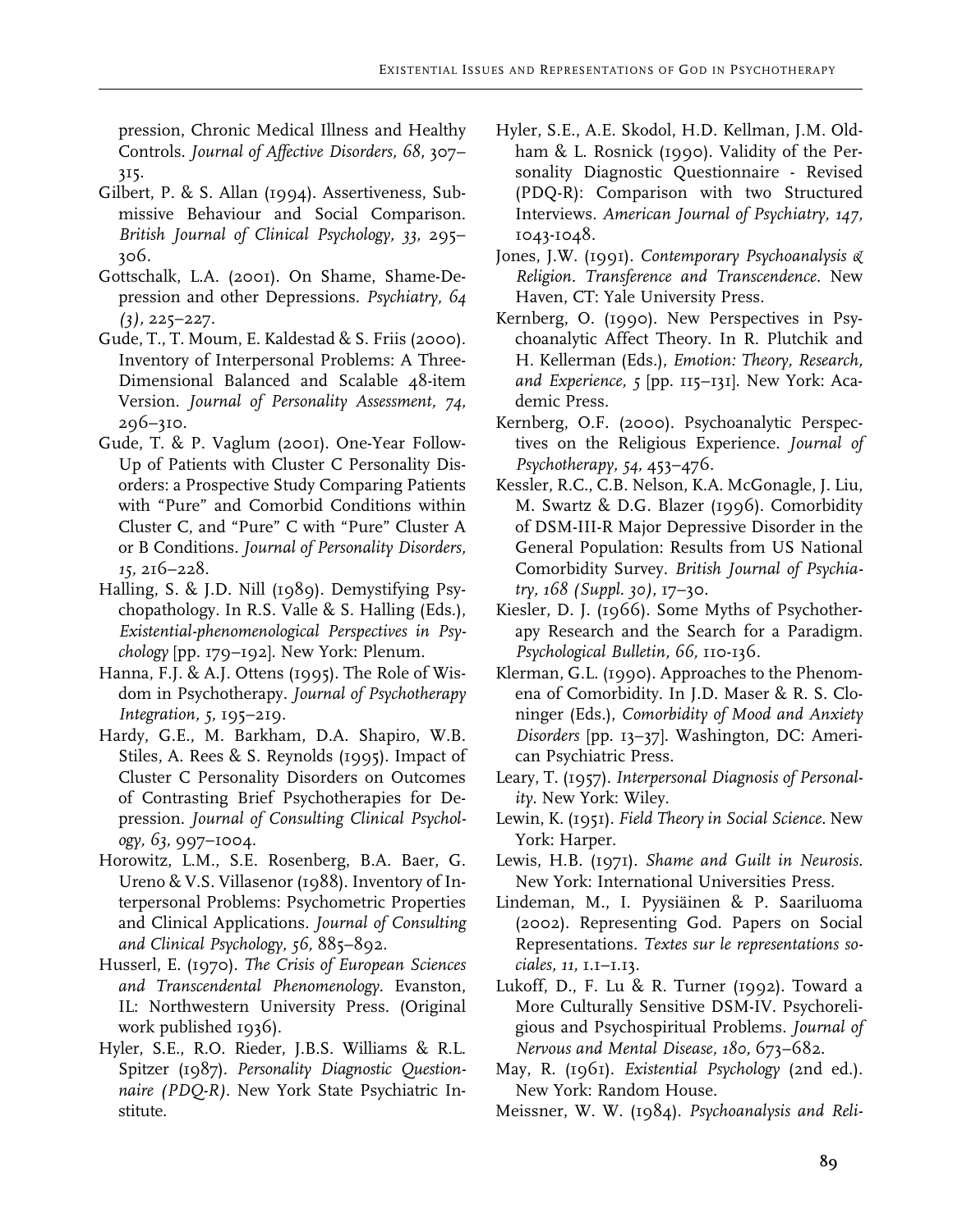*gious Experience.* New Haven: Yale University Press.

- Meyer; B. & C.S. Carver (2000). Negative Childhood Accounts, Sensitivity, and Pessimism: A Study of Avoidant Personality Disorders Features in College Students. *Journal of Personality Disorders, 14,* 233–248.
- Milstein, G., E. Midlarsky, B.G. Link, P.J. Raue & M.L. Bruce (2000). Assessing Problems with Religious Content: A Comparison of Rabbies and Psychologists. *Journal of Nervous and Mental Disease, 188,* 608–615.
- Monsen, J.T., D.E. Eilertsen, T. Melgård & P. Ødegård (1996). Affects and Affect Consciousness. Initial Experience with the Assessment of Affect Integration. *Journal of Psychotherapy Practice and Research, 5,* 238–249.
- Monsen, J.T., T. Odland, A. Faugli, E. Daae & D.E. Eilertsen (1995). Personality Disorders: Changes after Intensive Psychotherapy Focusing on Affect Consciousness. *Psychotherapy Research, 5*, 33-48.
- Murray, C.J.L. & A.D. Lopez (Eds.) (1996). *The Global Burden of Disease. A Comprehensive Assessment of Mortality and Disability from Diseases, Injuries, and Risk Factors in 1990 and Projected to 2020.* Cambridge, MA: Harvard School of Public Health.
- Murken, S. (1998). *Gottesbeziehung und psychische Gesundheit. Die Entwicklung eines Modells und seine empirische Überprüfung.* Münster: Waxmann.
- Nathanson, D.L. (1992). *Shame and Pride: Affect, Sex and the Birth of Self*. New York: Norton & Company.
- Neimeyer, R.A. (1995). Client-generated Narratives in Psychotherapy. In R.A. Neimeyer & M.J. Mahoney (Eds.), *Constructivism in Psychotherapy.* Washington, DC: American Psychological Association.
- O'Connor, L.E., J. W. Berry, D. Schweitzer & M. Sevier (2000). Survivor Guilt, Submissive Behaviour and Evolutionary Theory: The Down-Side of Winning in Social Comparison. *British Journal of Medical Psychology, 73,* 519–530.
- Parker, G. (1979). Parental Characteristics in Relation to Depressive Disorders. *British Journal of Psychiatry, 135,* 138–147.
- Parker, G., D. Hadzi-Pavlovic & J. Wilhelm (2000). Modeling and Measuring the Personality Disorders. *Journal of Personality Disorders, 14,* 189–198.
- Peselow, E.D., M.P. Sanfilipo & R.R. Fieve (1994). Patients' and Informants' Reports of Personality Traits during and after Major Depression. *Journal of Abnormal Psychology, 103,* 819–824.
- Piper, W.E. & S.C. Duncan (1999). Object-Relations Theory and Short-term Dynamic Psychotherapy: Findings from the Quality of Object Relations Scale. *Clinical Psychology Review, 19,* 669–685.
- Pieper, T.Z.J. & H.M. Van Uden (2000). Religious and Spiritual Needs of Psychiatric Inpatients. Clinical Issues. *8th Symposium for Psychologists of Religion. Sigtuna.* July 28–31.
- Pretzer, J. (1994). Cognitive Therapy of Personality Disorders: The State of the Art. *Clinical Psychology and Psychotherapy, 1,* 257–267.
- Richards, P.S. & A.E. Bergin (2000). *Handbook of Psychotherapy and Religious Diversity*. Washington DC: American Psychological Association Press.
- Richards, P.S. & A.E. Bergin (2005). *A Spiritual Strategy for Counseling and Psychotherapy, Second Edition*. Washington DC: American Psychological Association Press.
- Riskind, J.H. (1995). The Status of Cognitive Change in Cognitive Therapy and other Therapies. *Journal of Cognitive Psychotherapy: An International Quarterly, 9,* 195–204.
- Rizzuto, A.M. (1979). *The Birth of the Living God. A Psychoanalytic Study.* Chicago: Chicago Press.
- Rizzuto, A.M. (1993). Exploring Sacred Landscapes. In M. L. Randour (Ed.), *Exploring Sacred Landscapes. Religious and Spiritual Experiences in Psychotherapy* [pp. 16–33]. New York: Colombia University Press.
- Schore, A.N. (1994). *Affect Regulation and the Origin of the Self. The Neurobiology of Emotional Development*. Hillsdale, NJ: Lawrence Erlbaum Associates.
- Schaap-Jonker, H., E. Eureling-Bontekoe, P.J. Verhagen & H. Zock (2002). Image of God and Personality Pathology: An Exploratory Study among Psychiatric Patients. *Mental Health, Religion and Culture, 5,* 55–71.